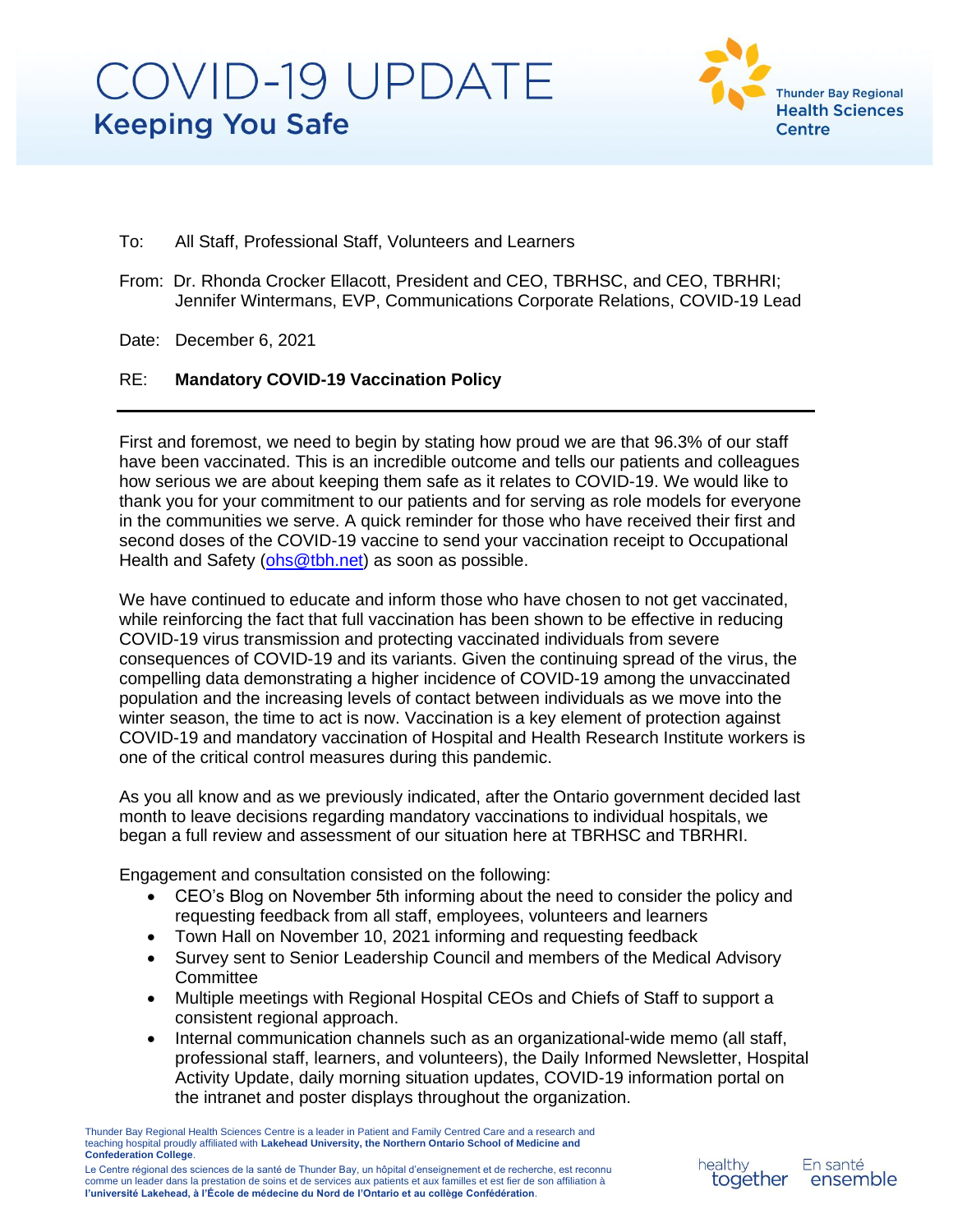

• Multiple meetings with Senior Leadership Council, Bioethics, Occupational Health & Safety, Infection Prevention & Control and Infectious Disease Specialist.

We conducted a thorough review, based on the above consultation of the need for a Vaccination Policy, with support and endorsement by our Medical Advisory Committee, Senior Leadership Team, and special advisors. The latest evidence from the Ontario Science Table and from Public Health Ontario informed decisions. In addition, the team conducted a risk assessment of program and service impacts to ascertain any potential effects that may result from a care and program perspective. Risk mitigation plans have since been developed to ensure the continued access to care and services across the organization.

Additionally, our hospital has collaborated with all 12 Regional Hospitals across the Northwest in support of a mandatory vaccine mandate - which was also endorsed by the Chiefs of Staff and CEOS across all 12 hospitals. This agreement and endorsement speaks to the commitment to quality and duty to protect those most vulnerable across our full region while preserving and maintaining access to critical health services across NW communities.

Last week, based on the recommendation from the Senior Leadership Council (with special advisors), the Board unanimously approved the implementation of a mandatory vaccination **policy for all employees, credentialed professional staff, active volunteers (including Board members) and learners. Both new hires and current staff will be required to receive their first dose by January 14th, 2022 and be fully vaccinated against COVID-**19 as a condition of employment effective February 11<sup>th</sup>, 2022.

We can appreciate that for some of you, the small group of people who have not already chosen to be vaccinated, this will be a challenging decision to cope with. However, implementing a mandatory vaccination policy stands by our philosophy to put patient care and safety at the center of everything we do at our Hospital. We need to protect patients (many of whom are at high risk for serious health effects related to COVID-19 illness) who interact with and receive services from staff, learners and volunteers. With the pandemic still having devastating impacts in our province and country, and with the surge in the new Omicron variant, this is a decision that had to be made.

This decision also aligns us with our partners in long-term care and over 120 other hospitals throughout the province, including all 12 in Northwestern Ontario, who support the implementation of a mandatory vaccination policy. On October 19<sup>th</sup>, the Ontario Hospital Association recommended to the Province a provincial directive that sets out an overarching commitment requiring all health care workers to be vaccinated regardless of employer, with each organization working expeditiously to meet this goal in a manner that addresses their circumstances. This position was formally endorsed by 120 Ontario hospitals employing 166,000 staff. Mandatory COVID-19 vaccination policies are now in place at most Ontario hospitals and at all long-term care homes.

Thunder Bay Regional Health Sciences Centre is a leader in Patient and Family Centred Care and a research and teaching hospital proudly affiliated with **Lakehead University, the Northern Ontario School of Medicine and Confederation College**.

Le Centre régional des sciences de la santé de Thunder Bay, un hôpital d'enseignement et de recherche, est reconnu comme un leader dans la prestation de soins et de services aux patients et aux familles et est fier de son affiliation à **l'université Lakehead, à l'École de médecine du Nord de l'Ontario et au collège Confédération**.



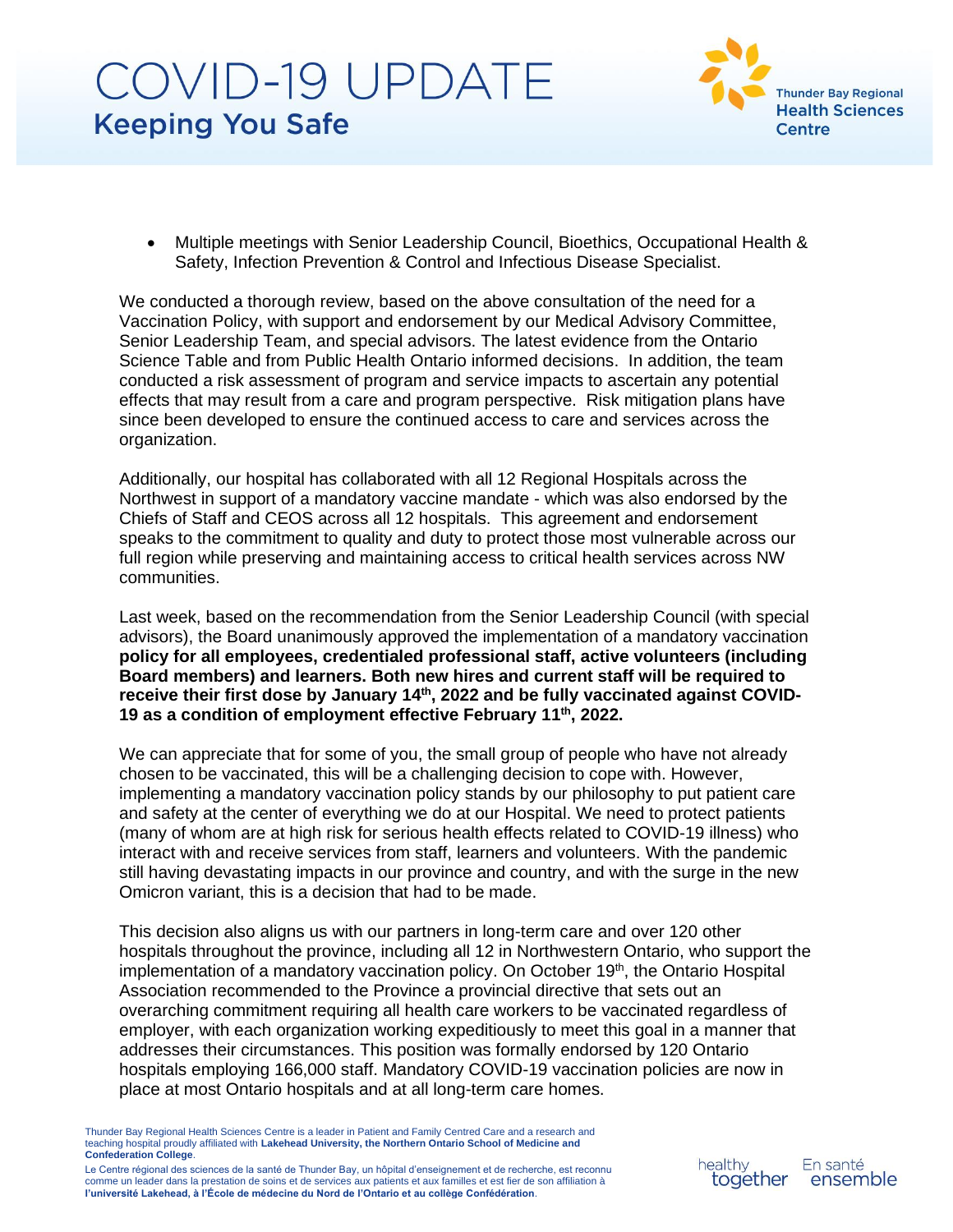

So, what happens next?

Well, the implementation plan allows adequate time for unvaccinated staff to decide on the interval period between both doses (21 days to 8 weeks) based on Ministry of Health and National Advisory Committee on Immunization (NACI) guidelines. Individuals wanting to have their doses with a full 8-week interval in between doses will need to have their first dose no later than December 17, 2021, to be compliant with the timelines for the requirement of the second dose date of February 11, 2022.

Unvaccinated staff can book an appointment for a COVID-19 vaccine in several ways:

- The e-health scheduling system at [https://tbdhu.canadaehs.com/tbdhu/hospital/.](https://tbdhu.canadaehs.com/tbdhu/hospital/) Those who do not have access to a computer can use one in the Hospital's library. You can also access the scheduling system online on your smartphone.
- You can call 684-6000 (extension 4585) to book an appointment by speaking with a clerk during regular clinic hours or by leaving a voicemail.
- Staff may also get vaccinated through an external source, such as a primary health care provider or the Thunder Bay District Health Unit via [https://www.tbdhu.com/covidclinics.](https://www.tbdhu.com/covidclinics)

Individuals with a valid medical exemption that is in line with Ministry of Health's updated guidance for medical exemptions, may be exempt from this mandatory requirement. Submission must include written proof of a bona fide medical reason, provided by a physician or registered nurse in the extended class that sets out a documented medical reason for not being fully vaccinated against COVID-19, and the effective time period for that medical reason. Please contact Occupational Health and Safety for more information.

Some of you may ask about creed-based or religious exemptions. The Ontario Human Rights Commission's (OHRC's) Policy Statement issued on September 22, 2021, on COVID-19 Vaccine Mandates and Proof of Vaccination Mandates states that "the OHRC's position is that a person who chooses not to be vaccinated based on personal preference does not have the right to accommodation under the Code". Such requests will be reviewed on a case-by-case basis by our Human Resources Department.

We are here to support and will help individuals upon request to ensure compliance with the COVID-19 vaccination requirement, including ensuring access to a vaccination appointment, accommodating work schedules if necessary to attend vaccination appointments and making referrals to health professionals who can provide education and information about the COVID-19 vaccination.

Thunder Bay Regional Health Sciences Centre is a leader in Patient and Family Centred Care and a research and teaching hospital proudly affiliated with **Lakehead University, the Northern Ontario School of Medicine and Confederation College**.

Le Centre régional des sciences de la santé de Thunder Bay, un hôpital d'enseignement et de recherche, est reconnu comme un leader dans la prestation de soins et de services aux patients et aux familles et est fier de son affiliation à **l'université Lakehead, à l'École de médecine du Nord de l'Ontario et au collège Confédération**.

healthy together

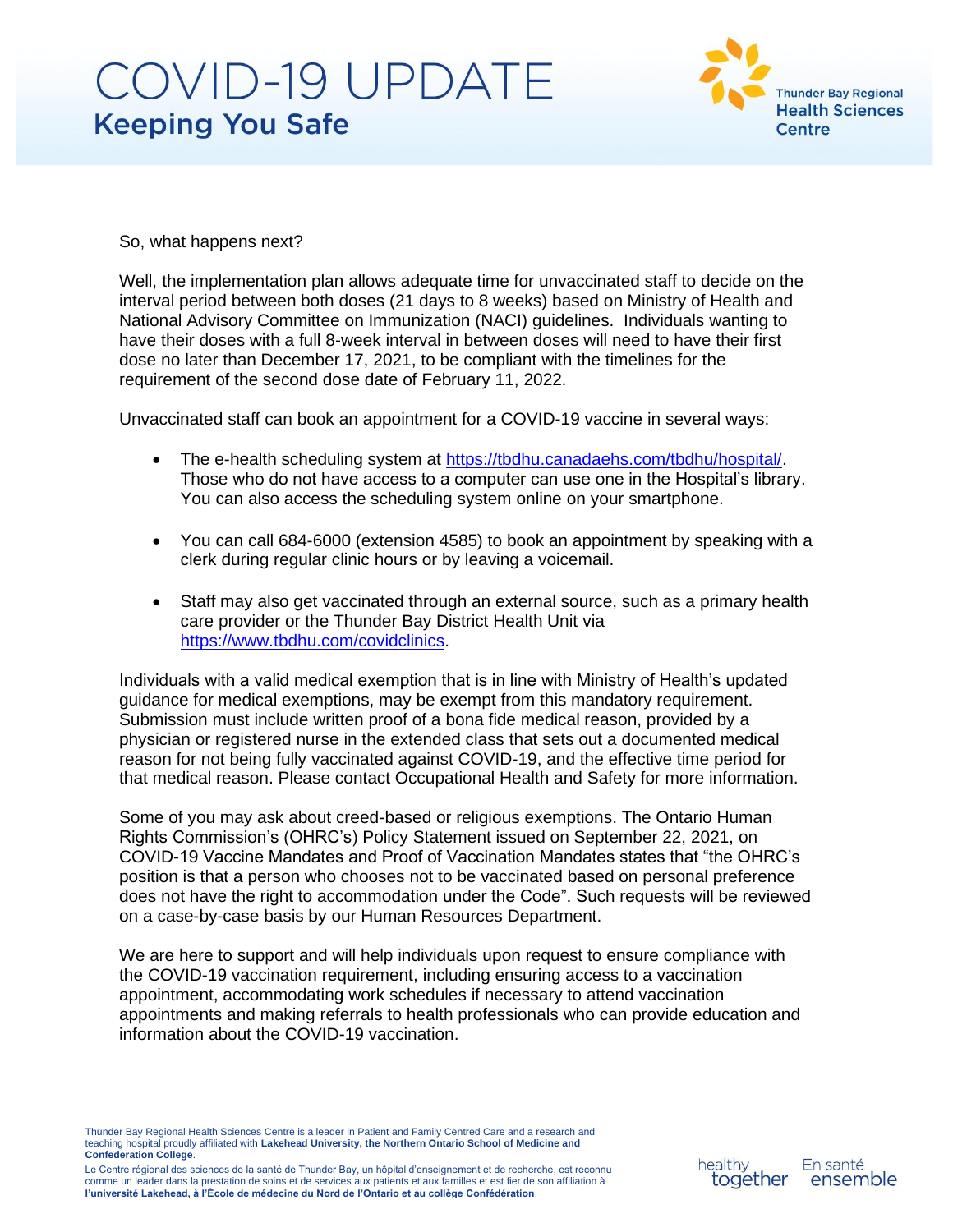

These are the important dates to keep in mind:

**December 6, 2021** - Announcement of mandatory vaccination requirement.

**December 17, 2021** - Individuals wanting to have their doses with a full 8-week interval in between doses, will need to have their first dose no later than December 17, 2021 in order to be compliant with the timelines for the requirement of the second dose date of February 11, 2022.

**January 14, 2022** - Requirement for first dose (at minimum). Individuals who have not provided proof of first dose may resign or will be placed on an unpaid leave of absence until the earlier of two (2) weeks or until proof of first dose is received.

**January 28, 2022** – Individuals who have not received their first dose and provided proof may resign or will be terminated with cause for non-compliance with Hospital policy.

**February 11, 2022** – Requirement for second dose. Individuals who have not provided proof of all required doses may resign or will be terminated with cause for noncompliance with Hospital policy.

It is the responsibility of employees and credentialed professional staff to meet the requirements and deadlines above. Employees who have questions should monitor their TBRHSC/TBRHRI email for communications from Human Resources and speak to their manager. Credentialed professional staff who have questions should contact the Chief of Staff.

We are anticipating that there will be some employees or credentialed professional staff who will choose to not get vaccinated and we have contingency plans in place to manage this. We value every team member yet we need to do what is best to protect our patients and the safety of our organization and community. We are working through contingency plans to address the absences and departures of colleagues who would choose not to be fully vaccinated. Our assessment is that such absences or departures would be less disruptive than reactive measures needed following notification of COVID-19 positive patients or health care workers that trigger contact tracing, increased risks of hospital transmission or outbreak, and unexpected temporary loss of health care workers for 14 days due to high-risk exposures or due to having acquired COVID-19.

We have all done an incredible job during this pandemic as a team pivoting and adapting to changing circumstances that have challenged us at every angle. It will be key to continue working as a team, showing empathy, and not judging our colleagues who may choose to not get fully vaccinated. Please, most importantly, be respectful of one another.

Thunder Bay Regional Health Sciences Centre is a leader in Patient and Family Centred Care and a research and teaching hospital proudly affiliated with **Lakehead University, the Northern Ontario School of Medicine and Confederation College**.

Le Centre régional des sciences de la santé de Thunder Bay, un hôpital d'enseignement et de recherche, est reconnu comme un leader dans la prestation de soins et de services aux patients et aux familles et est fier de son affiliation à **l'université Lakehead, à l'École de médecine du Nord de l'Ontario et au collège Confédération**.

healthy together En santé ensemble